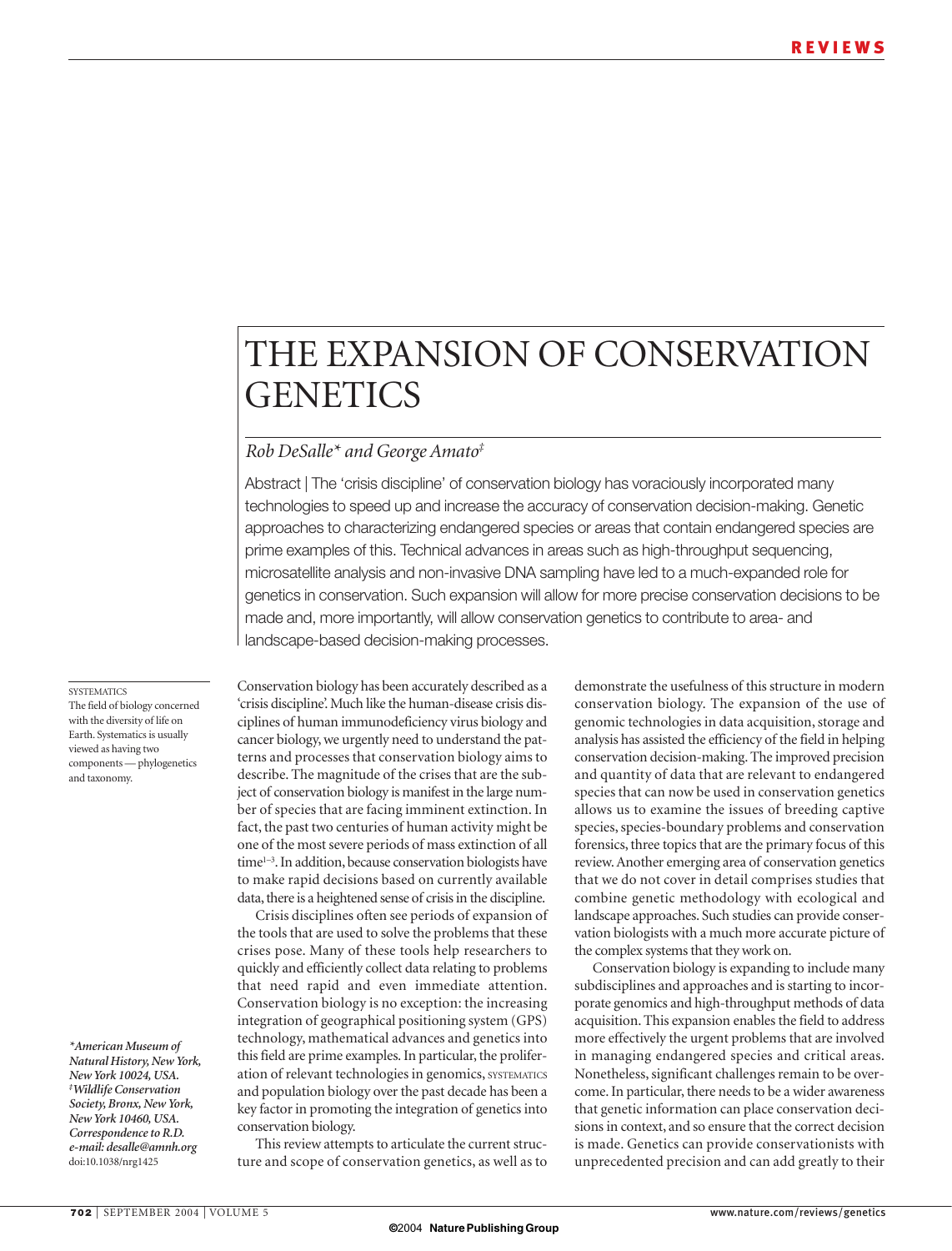understanding of the genetic parameters, on the basis of which many decisions are made. Importantly, however, conservation genetics itself needs to be placed in the context of the difficulties of working across political boundaries, amidst economic challenges and in the face of the complexity of using science to inform management decisions.

## **The scope of conservation genetics**

The introduction of high-throughput DNA sequencing and genotyping technology has expanded the scope of conservation genetics over the past decade. Conservation geneticists have followed the same trends in terms of technique usage as outlined by Schlotterer<sup>4</sup> for population genetics. Some techniques — such as those that use RANDOMLY AMPLIFIED POLYMORPHIC DNA (RAPD), MINISATELLITES, RESTRICTION-FRAGMENT-LENGTH POLYMORPHISMS (RFLPS) and ALLOZYMES — are either not used or are only sparingly used in population-level studies. However, four methods - the use of AMPLIFIED-FRAGMENT-LENGTH POLYMORPHISMS (AFLPS), DNA sequencing, SNP analysis and the use of MICROSATELLITES — are the main techniques that are used at this level to study animal conservation genetics 4 . By contrast, plant conservation genetics, as well as using AFLPs, has continued to use RAPDs and another DNA-variation technique that makes use of INTER-SIMPLE-SEQUENCE REPEATS (ISSRS)<sup>5</sup>. The development of techniques in systematics that incorporate high-throughput sequencing and SNP analysis has

## Table 1 | **Classification of the diverse roles of conservation genetics**

| Role in conservation*                                  | Pattern or<br>process <sup>‡</sup> | <b>Subdisciplines</b> <sup>§</sup> |
|--------------------------------------------------------|------------------------------------|------------------------------------|
| Minimizing inbreeding and loss of genetic<br>variation | Process                            | Population genetics                |
| Identifying populations of concern                     | Process/pattern                    | Population genetics                |
| Resolving population structure                         | Pattern                            | Population genetics                |
| Resolving taxonomic uncertainty                        | Pattern                            | <b>Systematics</b>                 |
| Defining management units within species               | Pattern                            | Systematics                        |
| Detecting hybridization (genetic pollution)            | Process                            | Population<br>genetics/systematics |
| Detecting and defining invasive species                | Process                            | Population<br>genetics/systematics |
| Defining sites and genotypes for<br>re-introduction    | Process                            | Population<br>genetics/systematics |
| Use in conservation forensics                          | Pattern                            | Systematics                        |
| Estimating population size and sex ratio               | Process/pattern                    | Population genetics                |
| Establishing parentage; pedigree analysis              | Pattern                            | Population genetics                |
| Understanding population connectivity                  | Pattern                            | Population<br>genetics/systematics |
| Use in the management of captive<br>populations        | Process                            | Population genetics                |
| Understanding relationships of focal<br>groups of taxa | Pattern                            | <b>Systematics</b>                 |
| Implementing genotoxicity studies                      | Process                            | Population genetics                |
| Increasing the reproductive capacity<br>of organisms   | Process                            | Population genetics                |

\*The list of roles taken partly from REF. 22. ‡'Pattern' or 'process' indicates whether the role listed focuses on the genetic inference of processes or the description of patterns. <sup>§</sup>The subdiscipline of evolutionary biology that is the main source of the techniques used to fulfil the role.

also helped in some areas of conservation genetics that focus on pattern description (TABLE 1). Taken as a whole, conservation geneticists have closely followed the development of genetic and genomic technology and have voraciously incorporated techniques that use SNPs<sup>6–8</sup> and microsatellite variation as the main tools of their trade. These researchers are continuously looking for more rapid and efficient screening techniques to detect genetic variability. Finally, some conservation geneticists have even contemplated using microarrays and quantitative-trait mapping in conservation biology<sup>9,10</sup>.

The role of genetics in conservation biology is diverse and has been addressed in several publications<sup>11-15</sup> (TABLE 1). Here, we attempt to summarize the main approaches that are used in conservation genetics for understanding pattern and process. To do this, we first examine the early challenges to the introduction of genetics into conservation decision-making, and then discuss the present and future of pattern and process discovery in conservation genetics.

*Early challenges.* The expansion of the 'toolbox' of conservation biology in the late 1980s to include molecularevolutionary genetic techniques and markers was immediately met with three challenges to the relative merit and priority of the use of genetics in the discipline. The first was Lande's cogent and direct challenge to the relevance of genetics to demographic issues in conservation biology<sup>3</sup>. In a landmark paper, Lande pointed out that demographic factors (the biology of population growth and life history) were much more important for understanding extinction than any of the genetic factors that could be incorporated into a theory of conservation biology. These demographic factors were viewed as outweighing most of the genetic factors that could cause extinction. Lande's challenge to conservation genetics was a healthy one: it opened the way for a better-defined role of the concepts of inbreeding and genetic variation in the discipline. It also cleared the path to the now well-accepted notion that the use of population genetics without demographics in conservation usually leads to less than useful recommendations<sup>3</sup>. However, careful integration of demographic and fine-detailed genetic approaches can often allow strong inferences to be made regarding conservation biology.

The second challenge concerned the tools used for pattern discovery; it came when Ryder challenged the definition of SUBSPECIES and the usefulness of these entities as conservation units<sup>16</sup>. The healthy debate that followed Ryder's original challenge embedded the term EVOLUTIONARILY SIGNIFICANT UNIT (ESU) in the conservationgenetics literature17–19. The problem of unit designation in conservation is often encountered at the interface of population genetics and systematics, because the goal is to discover species units (see also below). These debates, at both levels of resolution, resulted in a more applied focus in conservation genetics. Clearly articulating the goals of a specific conservation problem provided better guidance for the selection of techniques, tools and theory to be used.

RANDOMLY AMPLIFIED POLYMORPHIC DNA (RAPD). DNA fragments that are generated by PCR using one or two randomly selected oligonucleotides or primers and are polymorphic in size.

#### Regions of DNA in which repeat units of 6–100 bp are arranged in tandem arrays that are 0.5–30 kb in length

**MINISATELLITES** 

RESTRICTION-FRAGMENT-LENGTH POLYMORPHISM (RFLP). A fragment-length variant of a DNA sequence that is generated through the gain or loss of a restriction site due to a DNA substitution.

#### ALLOZYMES

Co-dominant nuclear DNA markers that consist of enzymes that differ in their mobility on a charged gel.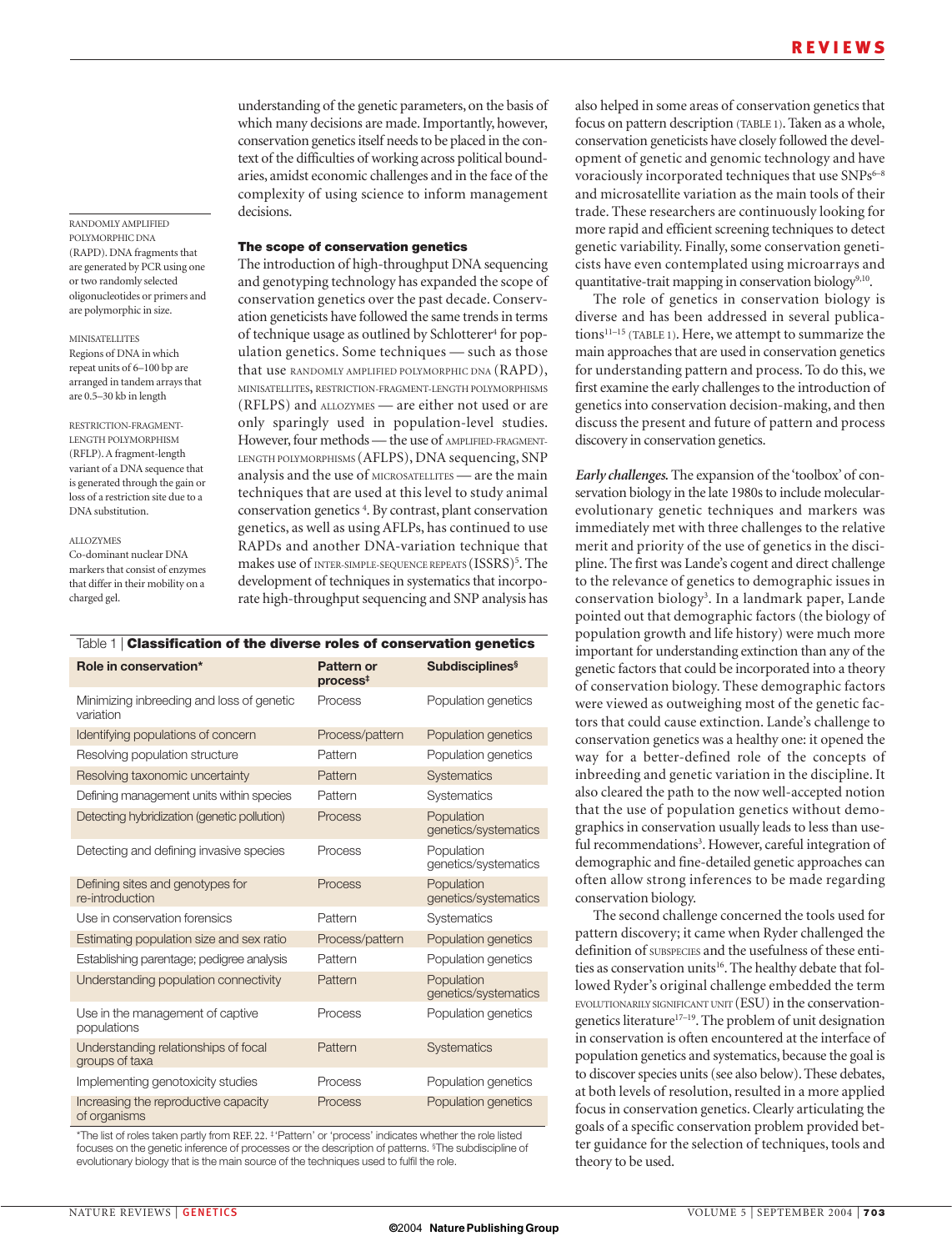## Box 1 | **Approaches to diagnosing conservation units in nature**

**The figure illustrates hypothetical examples of two important approaches to diagnosing conservation units. The example of the diagnostic character-based approach (a) shows hypothetical DNA sequences from samples taken from 14 individuals (INDs) from 2 populations. The top sequence is shown for IND 1A; dots in all sequences below indicate identity to this sequence. The DNA column numbered 1 indicates a DNA position in the sequence that unambiguously diagnoses population 1 (A in position 1) as being distinct from population 2 (G in position 1). The column numbered 2 indicates a position in the DNA sequence that, although polymorphic in population 2, still diagnoses population 1 (C in position 2) as being distinct from population 2 (either A or G in position 2). The DNA columns numbered 3 and 4 indicate positions in the sequence that are polymorphic and are not diagnostic on their own. However, in combination, the information in columns 3 and 4 does diagnose population 1 (C in position 3 and T in position 4 — CT) as being distinct from population 2 (A in either positions 3 or 4 — AT or CA). The approach described here is, of course, highly dependent on the sample size of the two populations.**

**The tree-based approach to conservation-unit diagnosis depends on assaying groups of populations that are reciprocally monophyletic. Part b in the figure, which shows a hypothetical phylogeny of three groups of populations (A–C in blue, D–F in red and G–I in green), can be used to illustrate the concept of reciprocal monophyly. Taken in isolation, each of the three groups is monophyletic (indicated by a blue line above the group) with respect to all other populations in the phylogeny; that is, each group includes the most recent common ancestor of that group and all its descendants. However, a larger group that includes both group G–I and either group A–C or group D–F is** PARAPHYLETIC **(indicated by a red line above the group) with respect to the remaining smaller group, because these groups do not contain some of the descendants of the most recent common ancestor of the populations that make up that group. Group G–I is, however, reciprocally monophyletic to the union of group A–C and group D–F.**



organisms that includes the most recent common ancestor of all of its members, but not all of the descendants of that most recent common ancestor.

AMPLIFIED-FRAGMENT-LENGTH POLYMORPHISM (AFLP). A DNA marker generated by digestion of genomic DNA with two restriction enzymes to create many DNA fragments, followed by ligation of specific sequences of DNA (adaptors) to the ends of these fragments, amplification by PCR (using primers corresponding to the adaptors plus random combinations of three additional bases at the end) and visualization of the fragments by gel electrophoresis.

## **MICROSATELLITES** Co-dominant nuclear DNA

markers that consist of sets of short, repeated nucleotide sequences.

The third challenge was issued in a posthumously published paper by Caughley who suggested that too much focus on technical approaches to conservation (including conservation genetics) had resulted in the neglect of more important issues, such as habitat threat and disease<sup>20</sup>. Subsequent expansion in the use of conservation genetics in ecology and applied wildlife management answered this criticism<sup>21</sup>, as did the realization that genetics could aid landscape-ecology approaches.

## *Pattern and process — the targets of conservation genetics.*

The most significant result of debate on these three challenges was to define the roles of conservation genetics in understanding genetic and evolutionary processes and in delineating the patterns that are relevant to managing endangered populations. The most important applications of conservation genetics derive from its ability to help to create a more accurate picture of pattern and process in endangered species. Specifically, it allows a more precise description and understanding of the processes that gave rise to the current endangered state of a population or species. In particular, the quantification of INBREEDING DEPRESSION, BREEDING EFFECTIVE POPULATION SIZE, MINIMUM VIABLE POPULATION SIZE and levels of genetic variation and gene flow in natural populations $22-25$ provides specific and comparable measurements of processes that affect endangered populations. Moreover, as exemplified below, such studies can indicate immediate, genetically based responses to the detrimental effects of these processes.



*Ex situ* genealogical and inbreeding analysis of populations<sup>26-31</sup> is a particularly important area from which such responses can be formulated. Several studies in which pedigrees derived from genetic analyses have informed 'matchmaking' (see below) exemplify the urgency of making the best possible genetic decisions in breeding programmes for endangered species<sup>32-36</sup>. In addition, pedigrees can be extremely important in examining life-history traits in endangered wild populations (for example, in whales; see below).

The more general study of population-level processes in endangered populations in the wild is perhaps less immediately useful for conservation decisionmaking than *ex situ* genetic 'matchmaking' but is equally important in the long term. Classic population-genetic measures, such as WRIGHT'S INBREEDING COEFFICIENTS (F statistics  $(F_{\infty})$ , were initially used in such studies to characterize the levels of variation and genetic contact among the populations being studied, but more recently these classical measures have been criticized for being imprecise<sup>6,10,37,38</sup>. As much greater amounts of molecular data became routinely available, population-genetics methods such as refined  $F_{ST}$  approaches (analysis of molecular variance; AMOVA), COALESCENCE-THEORY-BASED ANALYSES and related approaches have become more important for the statistical analysis of populationlevel variation<sup>39,40</sup>. These methods have therefore become important in discovering process phenomena in conservation genetics. Another analytical approach that has become increasingly important at the population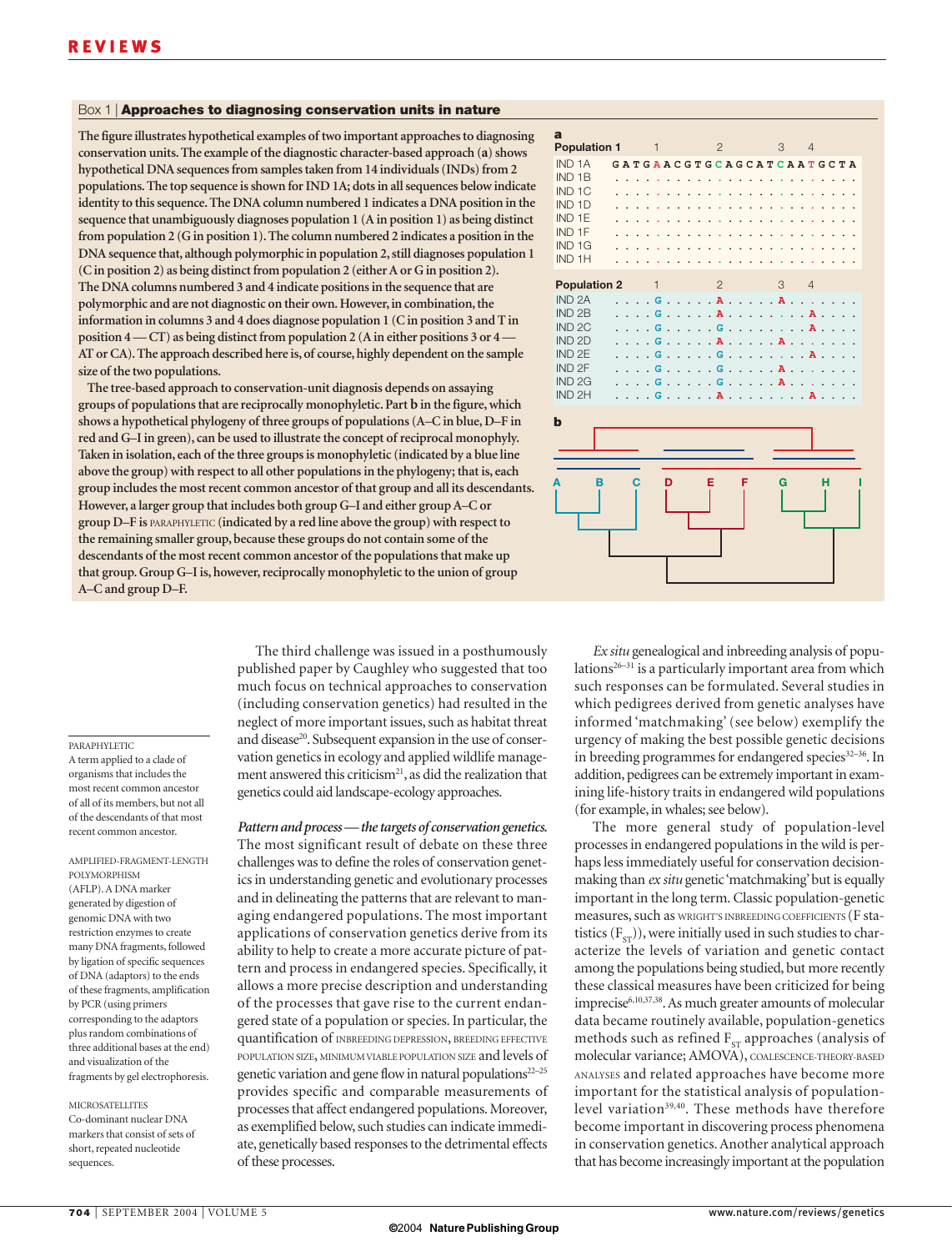INTER-SIMPLE-SEQUENCE REPEAT (ISSR). DNA fragments found between adjacent, oppositely oriented microsatellites. DNA is amplified by PCR, separated by gel electrophoresis and scored for the presence or absence of fragments.

#### SUBSPECIES A physically distinct subunit of a species.

EVOLUTIONARILY SIGNIFICANT UNIT (ESU).A population of organisms that is reproductively isolated from other populations of the same species, and represents an important component in the evolutionary legacy of the species.

INBREEDING DEPRESSION Reduction in fitness or vigour caused by one or more generations of inbreeding.

#### BREEDING EFFECTIVE POPULATION SIZE The number of individuals that make up the breeding population in an idealized population.

#### MINIMUM VIABLE POPULATION SIZE

An estimate of the smallest number of individuals in a population that is capable of maintaining that population without significant manipulation.

## WRIGHT'S INBREEDING **COEFFICIENTS**

Measures of inbreeding in a sub-population first devised by Sewall Wright to describe the amount of homozygosity in a population due to inbreeding. Measures of inbreeding at different hierarchical levels of comparison can be obtained using this approach.

#### COALESCENCE-THEORY-BASED ANALYSIS

A means of investigating the shared genealogical history of genes. A genealogy is constructed backwards in time, starting with the present-day sample. Lineages coalesce when they have a common ancestor.

#### POPULATION-VIABILITY ANALYSIS

(PVA). The process of identifying threats faced by a species and incorporating these threats into an estimation of the likelihood of persistence of a species for a given time in the future.



Figure 1 | **Map of conservation priority areas based on levels of human disturbance across all terrestrial landscapes.** Conservation genetics uses these landscape-prioritization exercises to indicate appropriate techniques and methods of analysis that are directed at threats specific to large protected areas, as well as highly fragmented habitats. For example, in largely undisturbed areas (0–1% and 1–10% disturbed), conservation genetics can have a significant role in identifying areas that contain significant biodiversity and high levels of endemism. In other areas that are highly disturbed (80—100%), conservation genetics focuses on restricted gene flow and metapopulation management. Modified with permission from REF. 116 © (2002) American Institute of Biological Sciences.

level is POPULATION-VIABILITY ANALYSIS (PVA). PVA uses models of population dynamics (sometimes incorporating genetic and pedigree information) to estimate minimal viable population sizes for threatened populations that are subject to a variety of conditions.

A second important area on which conservation genetics has had an influence is the delineation of appropriate units for conservation attention — an area that lies at the intersection of population genetics and systematics. Conservation decisions often rely on the determination of species boundaries, which is a contentious subject in evolutionary and systematic biology. The diversity of species definitions and the lack of agreement on how to objectively and operationally use data to delimit species boundaries based on a particular species concept or definition are the sources of these contentions<sup>41</sup>. However, several objectively based and operational approaches do exist.

Two general systematics approaches to delineation of unit boundaries have been taken — character-based methods (POPULATION-AGGREGATION ANALYSIS (PAA))<sup>42</sup> and tree-based methods<sup>43-46</sup> (BOX 1). All tree-based approaches (summarized in REF. 45) include the common step of producing a phylogenetic tree that indicates the position of a group of individuals in relation to other groups. In these approaches, regardless of the method of tree construction, the concept of reciprocal monophyly45,47 is used to delimit the boundaries of entities in the analysis. The character-based approach results in the determination of diagnostic features from the attributes that are used to perform the PAA (BOX 1), and therefore provides easily applicable tools for identifying the units defined.

*Pattern and process: the future.* The most important applications of conservation genetics in the future will be those that incorporate both pattern and process into a cohesive approach to decision-making. There are three main areas in which this cohesion of pattern and process is being developed — nested clade analysis, CLADISTIC DIVERSITY measures and genetically informed demography-based approaches.

Nested clade analysis is an approach that has become particularly popular<sup>48–51</sup>. This approach uses a network constructed from genetic information that is nested according to a set of rules that results in increasingly inclusive nested groups, providing a detailed, patternbased method for studying endangered organisms. The nested groups are then evaluated in the context of their geographical arrangement, such that the statistical significance of geographical associations is assessed. The last step is to link process to the nested patterns. A statistical approach is used in a step algorithm to designate aspects of restricted gene flow, fragmentation and range expansion, all of which are important processes that affect the genetic structure of endangered species<sup>37;52</sup>.

The cladistic diversity method is more useful than nested clade analysis at higher taxonomic levels. The first step in this approach is the discovery of a phylogenetic pattern using genetic information and phylogenetic-tree-building methods. In this approach, taxa are given priorities based on their uniqueness in a phylogenetic tree. The patterns that are seen in a phylogenetic tree are interpreted as a reflection of the processes of extinction and speciation. Those taxa in the tree that are basal, with few close relatives, are considered to have more cladistic diversity, whereas those taxa with many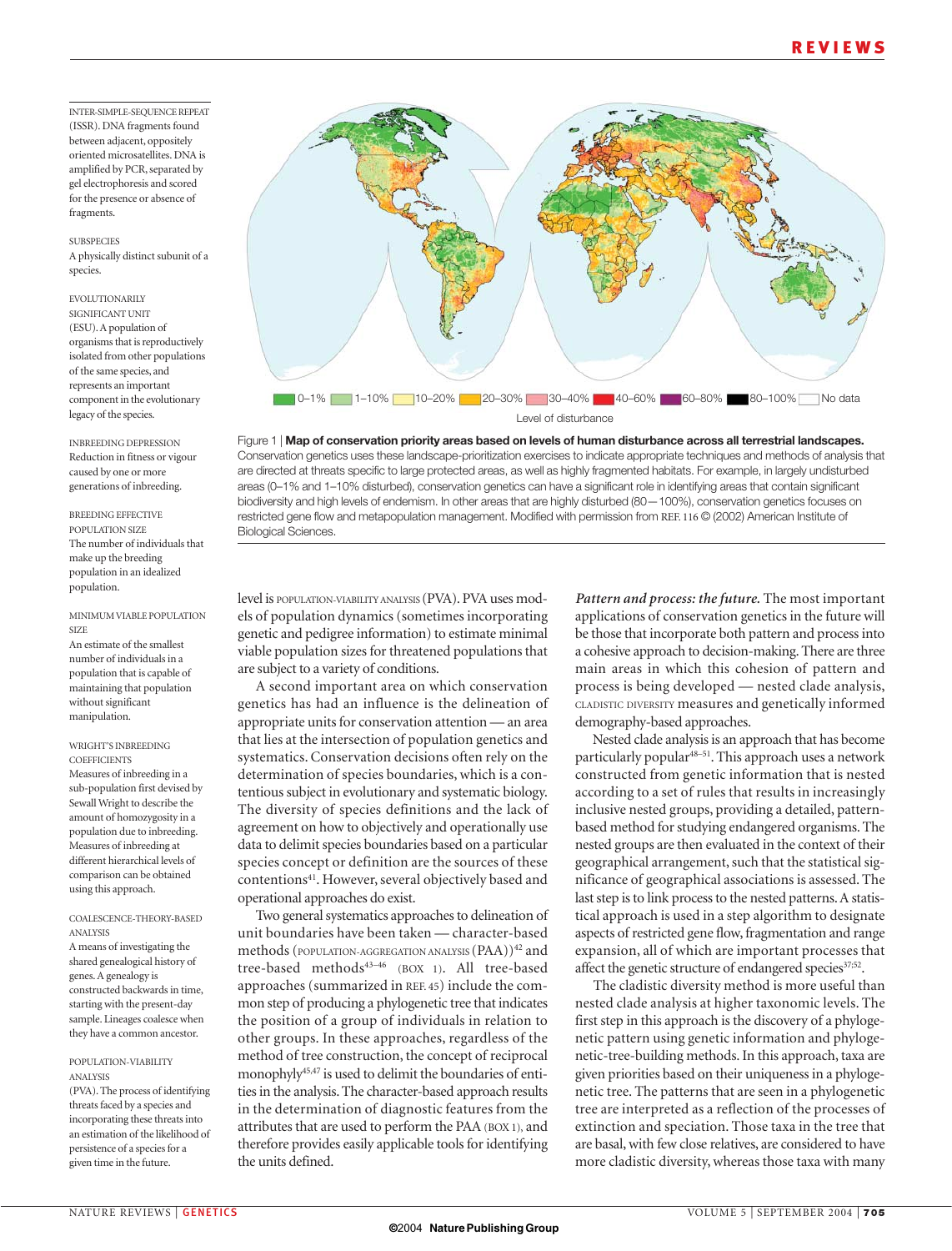# REVIEWS

#### POPULATION-AGGREGATION **ANALYSIS** (PAA). Provides a straightforward criterion for demarcating a phylogenetic break between aggregates of individuals. An aggregate is said to be distinct when an attribute or combination of attributes in one aggregate is fixed and different from an attribute or combination of attributes in another aggregate.

CLADISTIC DIVERSITY A measurement that ranks areas for biodiversity-conservation priorities based on information in cladograms or phylogenetic trees. Also called phylogenetic diversity.

AREAS OF ENDEMISM Geographical areas where maximal numbers of endemic species exist.

#### CETACEAN

An aquatic mammal of the order Cetacea, including whales, porpoises and dolphins.

MITOCHONDRIAL D-LOOP The highly variable, non-coding, portion of the mammalian mitochondrial genome. A D-loop is the configuration found during DNA replication of chloroplast and mitochondrial chromosomes wherein the origin of replication is different on the two strands. The first structure formed is a displacement loop or D-loop.

close relatives are considered to have less cladistic diversity. The cladistic diversity approach allows for an objective estimation of a cladistic diversity index, which some have suggested can be useful in making conservation decisions<sup>53-57</sup>.

Although the genetic analysis of species and populations is a popular goal of conservation biologists, more recently there has been a growing realization that the field needs to focus on area-based recommendations (FIG. 1). Species-based approaches will address issues that are relevant to the immediate success of a species, but the goal of conservation biology should be the long-term health of areas in which endangered organisms exist. Consequently, steps to preserve ecological or geographical areas that address these more confined species problems represent the most efficient long-term approaches to conservation. Of most relevance to such area-based recommendations is the use of genetic data to inform demography-based approaches to landscape ecology and to defining AREAS OF ENDEMISM<sup>46,58-63</sup>. In particular, methods that discover genetic or genealogical patterns at these levels can assist in the assessment of connectivity in reserve formation and of the potential genetic impact of introductions of non-endemic populations and reintroductions of endemics. The planning of marine<sup>59</sup> and botanical reserves<sup>58</sup> provides good examples of the incorporation of genetic information into a multidisciplinary approach to conservation management. In particular, genetic information can be used to detail the spatial and often temporal continuity of the allelic composition of populations, and can help the selection of areas that are crucial for healthy reserve systems.

Two examples of the usefulness of combining demographics and genetics concern whales. Whaling has caused many CETACEAN species in the north Atlantic to undergo severe population reductions. Roman and Palumbi<sup>64</sup> used MITOCHONDRIAL D-LOOP sequences and

coalescence theory to estimate current and pre-whaling population sizes of three north Atlantic whale species (FIG. 2a). Their study indicates that for each of these species — the humpback whale (*Megaptera novaeangliae*), the fin whale (*Balaenoptera physalus*) and the minke whale (*Balaenoptera acutorostrata*) — population sizes in the prehistorical past were ~300,000 individuals. By contrast, current population sizes are a fraction of pre-whaling population sizes. These results have prompted the recommendation that whaling of these species is further curtailed, even though inferences from historical whaling records would suggest that the current populations are doing well enough to sustain some harvesting. The second study attempted to understand the evolution of life-history traits in humpback whales in the north Atlantic<sup>65</sup> (FIG. 2b). Conducted over a 16-year period, this study demonstrated the potential of combining a genealogical approach with studies of life-history traits. A life-history study of the reproductive success of female humpback whales among two genealogically distinct maternal lineages indicated the correlation of lifehistory traits with maternal genealogy. Knowing that the trend in reproductive success differs dramatically between these distinct lineages might be crucial information for the effective conservation of this species.

## **Genetic threats to endangered species**

The number of practical applications of genetics that help manage endangered species is increasing. Below, we focus on three areas of modern conservation genetics to illustrate the unique problems that face conservationists.

*The conservation biologist as matchmaker.* The use of pedigree analyses and genetic data has been extremely important in helping to direct efforts to breed endangered species in captivity<sup>15,66</sup>. Although managers of zoos and aquariums have struggled with the challenges of maintaining viable *ex situ* populations for a long time, only in the past 20 years have genetics-based



Figure 2 | Cetacean conservation genetics. a | The estimated number of north Atlantic humpback, fin, and minke whales in pre-whaling times is shown next to current census sizes for these species (confidence intervals are shown in purple). The current population sizes are a fraction of the pre-whaling population sizes. Modified with permission from REF. 64 © (2003) American Association for the Advancement of Science. **b** | Regression of reproductive success of female humpback whales, measured as the average fecundity among two genealogically distinct maternal lineages . The green line represents a clade of maternal haplotypes, termed the IJK lineage, and the red line represents a second lineage, BCD. Modified with permission from REF. 65 © (2002) American Genetic Association.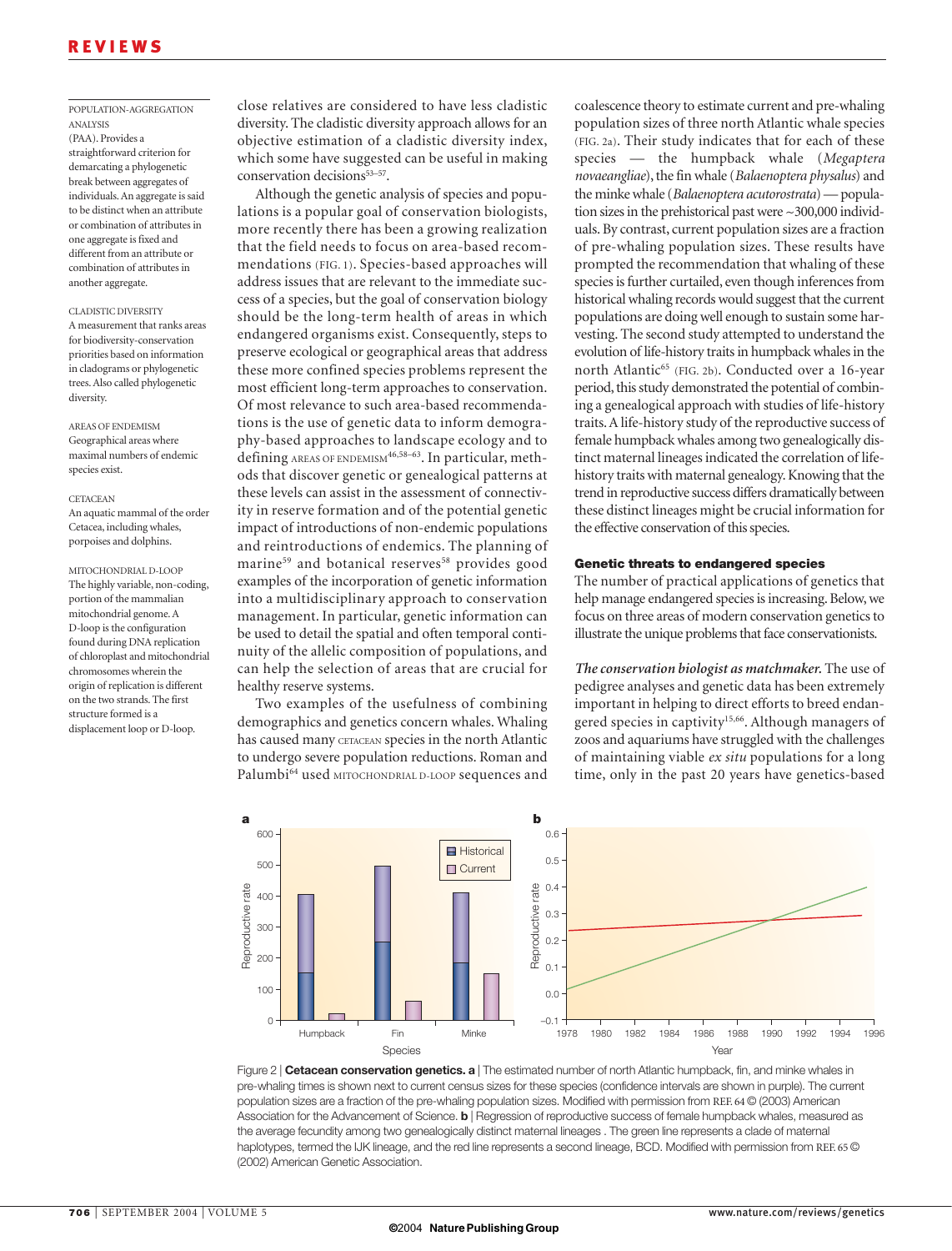tools been incorporated into the current SPECIES-SURVIVAL PROGRAMS Intrapopulation and interpopulation assessment of genetic variation is particularly important for the management of single species and captive populations. Speke's gazelles provide a good example of the importance of considering genetic aspects of the biology of captive populations. The depleted genetic variability of this captive population highlighted the importance of genetic management and informed approaches to further breeding programmes for these animals<sup>24</sup>.

The tools of population genetics have been used to assess levels of inbreeding22–25, especially in *ex situ*



SPECIES-SURVIVAL PROGRAMS Programmes established by the American Zoo and Aquarium Association to ensure the survival of selected wild or captive species through cooperative genetic and demographic management.

population of *Amazona guildingii* (**a**), maintained by the Forestry Department on Saint Vincent. The first, most obvious, but previously difficult step in the process is to non-invasively identify the gender of all birds in the potential breeding population. A rapid and simple PCR test is available for this<sup>35,36</sup>: a single band indicates a male and a doublet indicates a female (b). In this figure, there are four females and seven males. The second step is to characterize variability using microsatellites at a number of loci<sup>35</sup> (an example of two heterozygotes (top and bottom) and a homozygote (middle) at one microsatellite locus is shown in part **c** of the figure. The third step (**d**) is to construct a pairwise genetic-relatedness table that indicates the degree of relatedness. White boxes highlight genetic relatedness values that indicate immediate kinship or half-sibship; light-grey boxes indicate an intermediate level of relatedness that is not discernable from half-sibship; dark-grey boxes indicate that individuals are 'unrelated'. The final graph (**e**) shows randomly generated distributions following two different models of calculating relative relatedness. The cutoff values indicated by the arrows are half way between the means of these two randomly generated distributions. In order to avoid errors in the classification of relationships, individuals from the areas indicated by the arrows were excluded. The data illustrated are from REF. 35.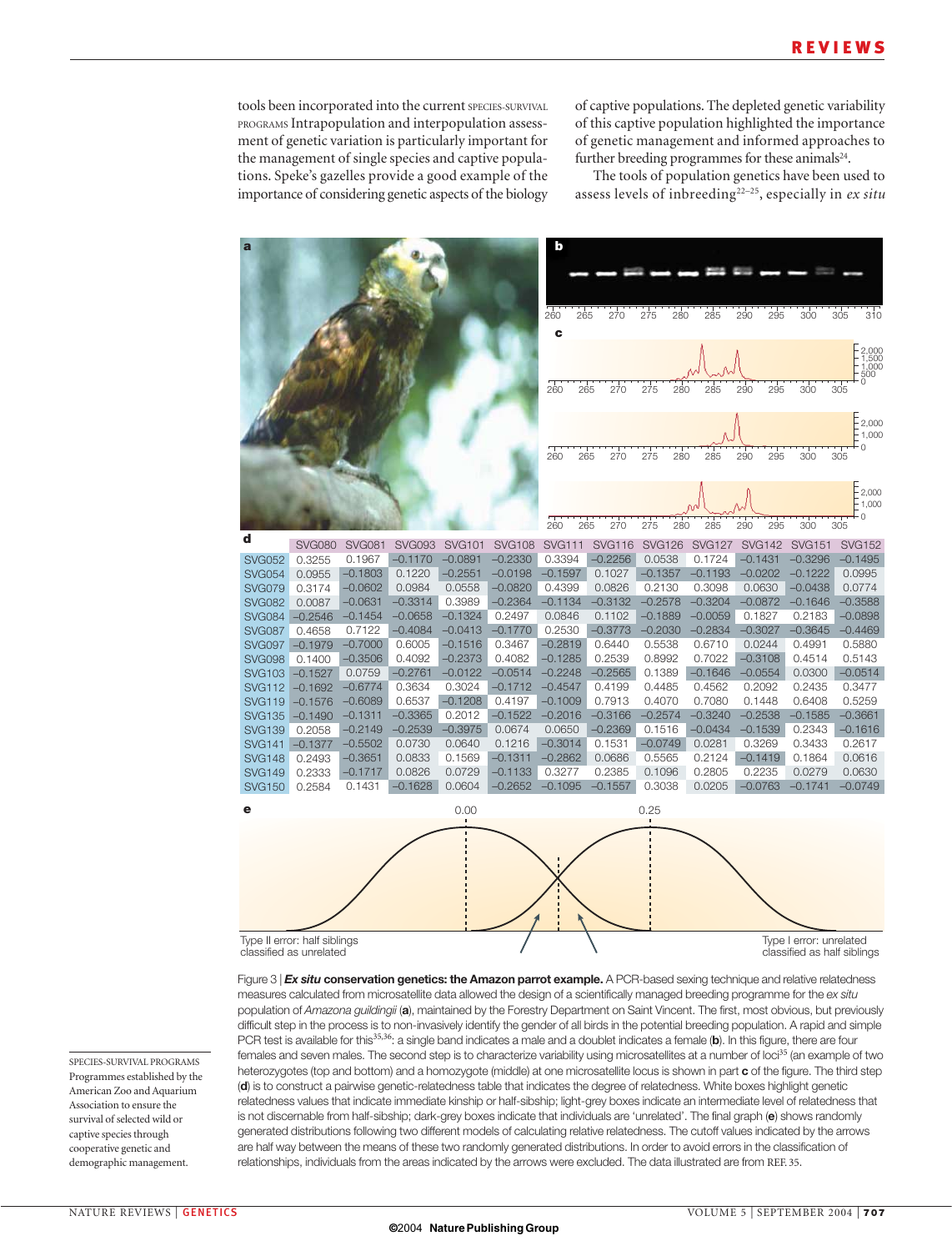populations and in devising methods to avoid inbreeding depression. In addition, population geneticists who offer assistance to conservation biology pointed out that small population sizes (both captive and natural) tend to reduce genetic variation, and might therefore lead to a decreased ability of such populations to adapt to ecological challenges. It was later pointed out that outbreeding or the direct mixing of individuals from genetically distinct populations could also be deleterious to the genetic health of an endangered species<sup>22,67</sup>. Perhaps the most important outcomes of these approaches were the establishment of scientifically managed breeding programmes<sup>68</sup> and the use of population-genetics parameters to estimate minimum viable population sizes using PVA68–71.

Recent work on Amazon parrots demonstrates many of the complications of captive-population matchmaking35,36. Several genetic analysis techniques were extended to develop a comprehensive breeding plan for this highly endangered species, which is restricted to fragmented oceanic tropical forest on the island of Saint Vincent in the eastern Caribbean. Among other threats, this species is vulnerable to stochastic events such as hurricanes. An *ex situ* population of approximately 100 birds was under the custodial care of the Saint Vincent forestry department as part of an amnesty programme on the island. Genetic relationships, and even gender, were unknown for most of the captive individuals. To optimize the breeding of these parrots, researchers determined the gender of all captive birds using a W-chromosome-specific PCR assay and genotyped microsatellite loci to determine the relatedness of all captive birds. Relative-relatedness values were established, allowing for a scientifically managed programme using empirical genetic data, rather than the assumed unrelatedness of the founders (FIG. 3).

Conservation matchmaking is also relevant to wild populations. Matchmaking in this context involves assessing the genetic health and integrity of an endangered population or species. Hybridization can sometimes occur between two populations or species that are conservation targets. Understanding whether hybridization is a natural phenomenon or is due to anthropogenic factors is important in developing conservation strategies. Two examples of hybridization events caused by humans that currently threaten species with extinction are the cases of Simien wolf/domestic dog hybrids in Ethiopia and Cuban crocodile/American crocodile hybrids in Cuba. Both cases involve rare, highly restricted endemic species. An example of natural hybridization that complicates conservation is the case of the red wolf (see also below). The red wolf was thought to be an endangered, unique taxon, and is the focus of a United States Fish and Wildlife Service species-recovery programme. It has now been shown that 'red wolves' are the descendents of a natural wolf/coyote hybrid zone that occurred in the south-eastern United States<sup>72-74</sup>. Now that coyotes have naturally recolonized the eastern part of the United States, they are interbreeding with the reintroduced red wolves, and there is no consensus in the conservation community as to what should be done.

*Uninformed population genetics and 'bad systematics' can lead to species endangerment.*A classic 'bad taxonomy' problem in conservation genetics concerns the tuatara, and the taxonomic grouping together of species of these unique New Zealand reptiles<sup>75</sup>. Tuataras look superficially like lizards, and are the sole surviving members of an ancient order of reptiles. For this reason, they are a high priority for conservation. However, before genetic analyses of these reptiles, tuataras had been mistakenly grouped into a single species. Some of the various demonstrable tuatara species units had small, geographically limited, populations so the failure to recognize their uniqueness and put effort into conserving them led to their endangerment and, in at least one case, extinction.

Another potential example of 'bad systematics' concerns the Russian sturgeon (*Acipenser gueldenstaedtii*). A DNA-based diagnostic test has been developed for the caviar that is produced by this fish (osetra caviar) and those produced by all of its close relatives<sup>76,77</sup>. In essence, these DNA-based diagnostics can serve as barcodes for the 24 species of fish in the family Acipenseridae. One of the criteria for including species in the CONVENTION ON IMPORTATION AND TRADE OF ENDANGERED SPECIES (CITES) 'red book' list of endangered species is that commercial products obtained from that species must be identified. As the caviar produced by the fish in this group can be identified as coming from a particular species using a molecular diagnostic approach, all species in this family were listed on the CITES red book list<sup>78</sup>. The other two commercial caviar-producing species in this group of sturgeons (*Acipenser stellatus* and *Huso huso*, which produce sevruga and beluga caviar, respectively) are easily diagnosed using DNA sequences, and the diagnosis of commercial products derived from these two species is not problematic. However, the recognized DNA-based diagnostic test is not totally reliable for *A. gueldenstaedtii* because a cryptic species might be present in the areas where caviar is harvested from this fish79. By examining diagnostic SNPs in commercial caviar, it was discovered that some commercial products from Russia that are labelled as osetra are being typed as a closely related lineage of the Siberian sturgeon (*Acipenser baerii*). Batches of osetra caviar that apparently originate from *A. baerii* are confiscated and the distributor is prosecuted for a violation of CITES regulations. The current DNA tests that are used to monitor the importation of commercial caviar might not be sensitive enough to detect the species origin of much of the osetra caviar that is exported from Russia. In this case, the Russian fishermen who rely on sturgeon fishing for a livelihood are at a disadvantage as a result of potential 'bad systematics'.

The delineation of conservation units is the main problem that underlies the two examples given above. Several unit definitions have been coined, the most prominent of which are the ESU and the MANAGEMENT UNIT (MU), both of which have been very useful in deciding on conservation priorities. Other units at or around this boundary are SEMISPECIES, INCIPIENT SPECIES and subspecies. The subspecies designation is often given

CONVENTION ON IMPORTATION AND TRADE OF ENDANGERED SPECIES OF WILD FLORA AND FAUNA

(CITES). A convention first started in 1973 and established amongst participating nations to restrict the international commerce of plant and animal species harmed by international trade.

MANAGEMENT UNIT (MU). A population, stock or group of stocks of a species that are aggregated for the purposes of achieving a desired conservation objective.

SEMISPECIES An emerging species in the early stages of speciation.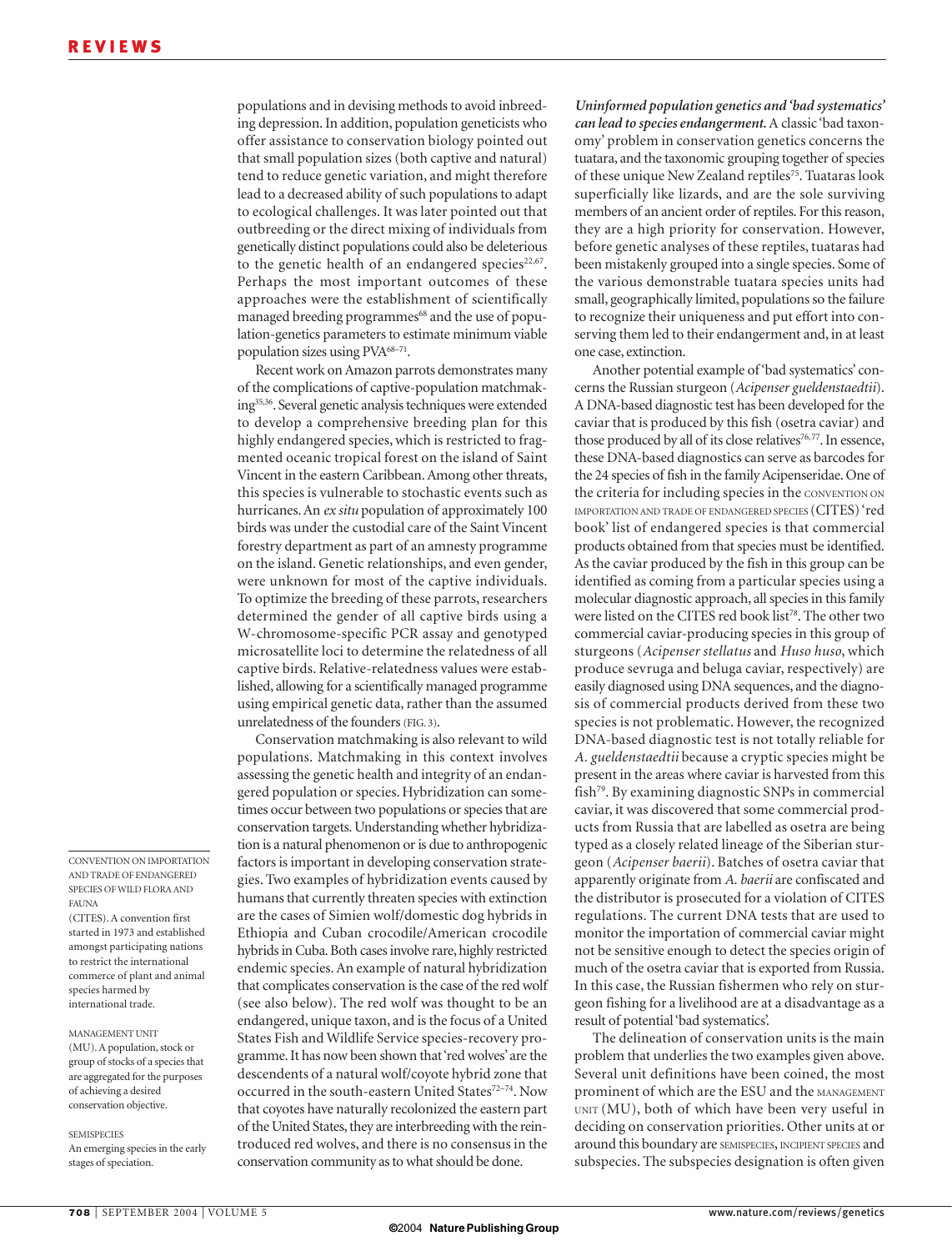some formal taxonomic status. However, in conservation terms, we consider the determination of ESUs and MUs to be of paramount importance. To further complicate matters, hybrid populations or hybrid individuals have also been targets of conservation geneticists. Hybridization complicates the delineation and identification of distinct evolutionary units in conservation genetics. In addition, the ENDANGERED SPECIES ACT (ESA) does not protect hybrids between recognized endangered species. Good examples of these complications are provided by the cases of grey and red wolf hybrids<sup>72,73,80</sup>. The definition and study of different conservation units is also important so that the demography and genetics of source populations for reintroductions can be matched with those of the unit that was previously present in the reintroduction area. For example, the failure to consider how closely Texas panthers matched panthers that were previously present in Florida has led to the decreased fitness of a reintroduced population that was derived from this source. Another clearer and more extreme example of the impact of this approach comes from the lakeside daisy<sup>81</sup>, for which a lack of diversity at a self-incompatibility locus has prevented sexual reproduction in the last remaining population of this plant in Illinois.

*Forensics and 'dead' DNA.* The final expanding area of conservation genetics that we discuss here concerns the ability to use unconventional sources of tissue for conservation work. Conservation biology, by definition, should be non-invasive. However, one of the main problems of carrying out conservation genetics at the level of DNA sequence is that non-invasiveness is hard to achieve when tissues (biopsies and necropsies of animals and plant tissues) are needed for genetic analysis. The use of PCR has opened doors to the analysis from a genetic perspective of many conservation problems that would have otherwise remained closed because of the requirement for conservation work to be non-invasive.

Currently, a wide range of unconventional sources of DNA are used in conservation work, including faeces, feathers, fur, sloughed-off skin and plants from herbarium sheets. Many studies use museum specimens and specimens of extinct organisms to detail the past genetics of endangered populations and species82,83. These studies range from using 100-year-old museum specimens (for example, specimens of whales<sup>84</sup>, beetles<sup>85</sup>, prairie chickens<sup>86,87</sup>, muntjac<sup>88</sup>, birds<sup>89,90,91</sup>, fish<sup>92</sup>, several endangered carnivores<sup>93,94</sup> and plants<sup>95</sup>) to using specimens of long-extinct organisms that are thousands of years old (for example, specimens of bears<sup>96</sup>, moas<sup>97</sup> and sloths<sup>98,99</sup>).

Despite this increasingly ingenious plethora of sources of low- (but adequate) quality tissue samples, the collection of high-quality tissue samples from endangered species remains important. There are concerted efforts to store and archive high-quality samples from endangered species to preserve the genetic resources of these species, and possibly even to clone them at some future stage. For almost a century, botanists have stored plant seeds, and the continued attention to seed banks is also an important aspect of modern conservation. We now know that wholeorganism cloning from extinct animal tissues is possible<sup>100</sup>, so for this reason, high-quality freezing of tissues from endangered animals seems to be a worthwhile activity. Nonetheless, there are still significant problems with the viability of cloned animals. Moreover, the current endangered populations and the areas in which they live should be the foci of our conservation efforts. So, freezing gametes and tissues for the later regeneration of endangered species is certainly not the most important or efficient current approach to their management and recovery.

Another potential expansion of conservation genetics involves recent efforts to develop centralized DNA barcodes<sup>101,102</sup> and DNA registries. Barcodes in everyday life are 'unique identifiers' of commercial products. Commercial barcodes are placed on products, and when they are needed they are identified using barcode readers. Simply put, DNA barcoding makes use of specific DNA sequences as unique identifiers of species. The dynamics of DNA-sequence change has led some researchers to suggest that short DNA sequences can be used as a source of information to obtain unique identifiers (barcodes) for organisms. DNA barcodes are developed by sequencing specific genes — such as cytochrome oxidase 1 for animals and internal transcribed spacer 2 of the small subunit ribosomal RNA gene (*ITS2*) for plants — for a reasonable number of individuals from a species. There are several ways that barcodes can then be 'read' once these sequences have been obtained; multivariate statistical analysis<sup>101</sup>, tree building<sup>103</sup> and population-aggregation analysis<sup>42</sup> are the most widely used so far.

Both excitement about<sup>101,102,104</sup> and criticism of  $105-107$ DNA barcoding have arisen in the scientific community. Criticism of the initiative has come mostly from classical taxonomists, with lively debate ensuing from both perspectives. We suggest that any source of character information that can be shown to be a unique identifier of a species should be considered as a potential barcode. Molecular techniques — such as those that use RFLPs, AFLPs, RAPDs, microsatellites, gene order, gene presence or absence and SNPs — would be appropriate methods for discovering unique identifiers for DNA barcoding. DNA barcoding can also be complemented and enriched using character information from other sources, such as morphological or allozyme approaches. Several initiatives towards barcoding specific groups have already been launched. Cetaceans<sup>103</sup> and bacteria (see the link to the Bacterial Nomenclature Up-to-Date web site in the online links box) are two prominent groups that are currently being studied using barcoding methods.

Individual barcoding in the form of DNA 'fingerprints'(obtained using sequences or microsatellite profiles) can also be used in populations of endangered species. Whales in particular have been an important focus of this approach<sup>106</sup>; samples are taken non-invasively from individuals in natural populations and a

INCIPIENT SPECIES A newly formed species pair.

ENDANGERED SPECIES ACT (ESA). A US congressional act established in 1973 that articulates guidelines and rules for the protection of species on the brink of extinction.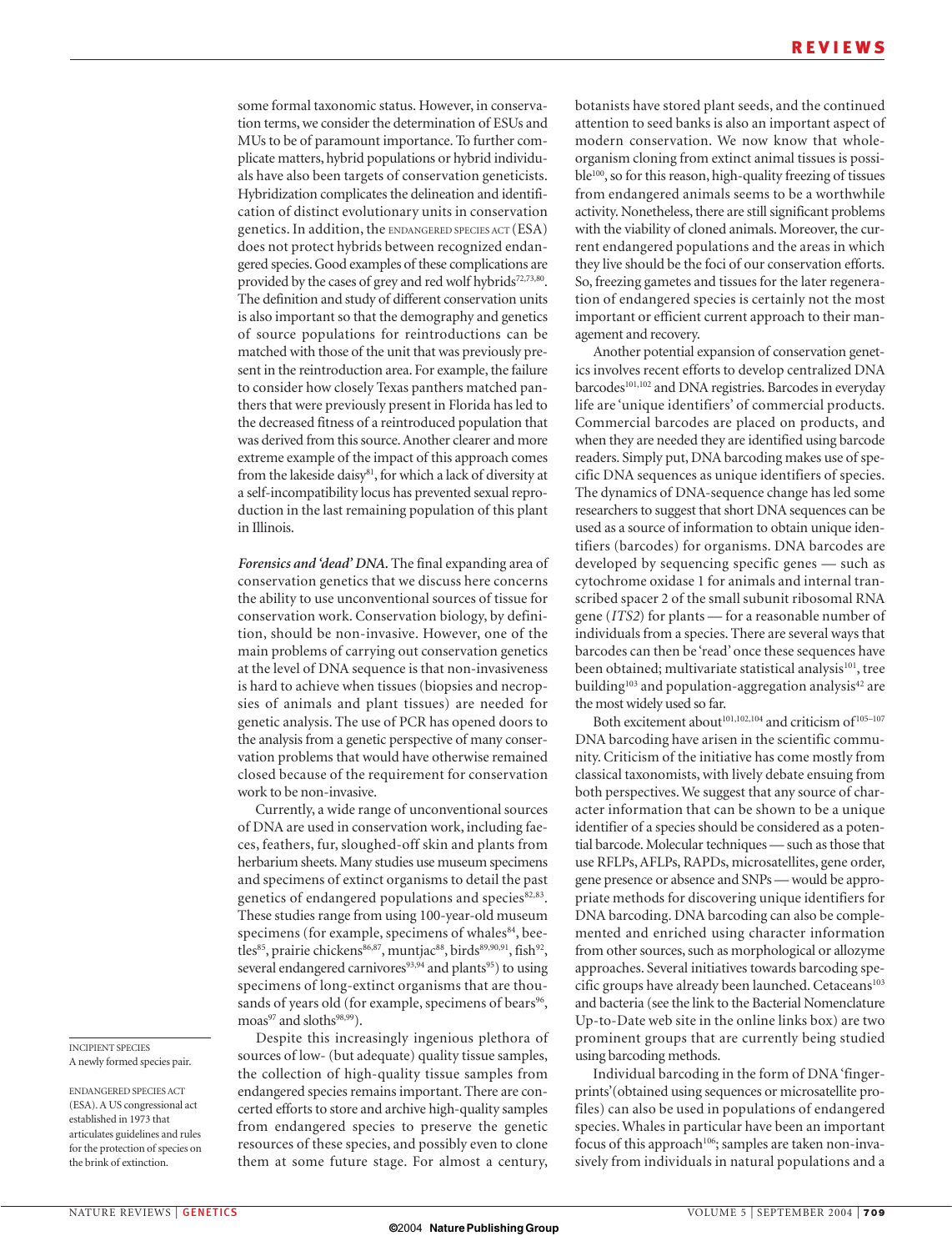suitable number of informative microsatellite probes is used to generate a genetic profile for these individuals. The genetic profile is then stored in a database for later reference and for matching to either living whales or to whale tissue that has been harvested or is being sold.

DNA barcodes and DNA registries are useful for two main purposes in conservation biology: for the identification of illegally imported animal or plant products (wildlife forensics)<sup>108</sup> and for the rapid assessment of biodiversity studies. DNA barcodes could speed up and make more precise the identification of specimens in biodiversity studies that are currently tedious and time-consuming.

## **The context-dependency of conservation genetics**

The goals of conservation biology are highly contextdependent. Much thought concerning the specific goals of genetic and ecological analysis in conservation biology has been couched in terms of NATURALNESS and NATURAL IMPERATIVES<sup>109</sup>. These concepts are important in assessing what genetic, demographic and ecological information can offer to decision-making. An important consideration is that genetic and demographic information represents only a snapshot in time. Such a snapshot is only useful if a frame of reference is available. This frame of reference in conservation, placed in the context of naturalness, would result in establishing 'benchmarks'110,111 for conditions at various times in the past as natural states for those periods. But which benchmark is the most appropriate to adopt in making conservation decisions — pre-human, pre-humancivilization, pre-Columbian (for North and South American initiatives), pre-industrialization or another benchmark? Establishing genetic benchmarks at these various stages is difficult, but not impossible, and has been accomplished in several cases<sup>84,85,96</sup>. An important role of genetics will be to establish current population genetics and systematics profiles for endangered species, with an eye on this information as a benchmark for conservation work in the future.

## **Future challenges**

Many challenges still face conservation genetics. They include integrating genetic information with other biological and non-biological factors and, perhaps more importantly, using the results of conservationgenetics studies to implement successful conservation strategies. An understanding of landscape dynamics and area-based conservation will be an important part of the framework that is required for the successful use of genetic data to help make conservation decisions concerning areas, landscapes and species. We suggest that collections of organisms such as those in museums, herbaria, zoological parks, botanical gardens and the like will have an essential role in the future, in particular for the establishment of baselines for genetic comparisons. Such studies have already been extremely useful in deciphering the effects of land use, species protection and conservation efforts as well as the negative effects of the human use of biotic resources.

The next generation of collections that are relevant to conservation might be even more important than the museums and herbaria of today. We should seize the opportunity that we now have to implement the storage of high-quality genetic resources for a large number of endangered species<sup>112</sup>, if only for the sole reason that this will enable us to monitor the effects of our current conservation efforts. In this context, it is important that we rethink current restrictions on the collection and storage of information regarding biodiversity, an issue that is complicated by national and international legal issues.

There is a great need to increase the ability of conservation geneticists to non-invasively collect, archive and use genetic resources for as broad a range of biodiversity as possible. This increased effort would entail a reconsideration of the current restrictions that conservation scientists and policy makers must conform to, such as CITES, ESA and CONVENTION OF THE PARTIES regulations. Because conservation biology is a crisis discipline, rapid assessment of biodiversity will become increasingly important in modern conservation decision-making. Methods for the rapid detection and assessment of biodiversity are essential. It seems to us that DNAidentification methods such as barcoding initiatives are an efficient and potentially effective way of assessing the biodiversity of complex communities. Genetic and genomic approaches, such as DNA barcoding and highthroughput population censuses, will enhance this aspect of modern conservation biology. We do not suggest that these high-throughput methods should replace classical taxonomy, but rather that the DNAbased methods will augment the rapid and automated identification and assessment of biodiversity. Another essential area for expansion is in the development of genetically focused analytical tools, such as quantitative genetic approaches<sup>113</sup> and Bayesian methods<sup>114</sup>, for use in making important conservation decisions.

Most important is to recognize that conservation decisions depend on a number of factors that go beyond the scientific. So, one of the major challenges for modern-day conservation genetics is the more efficient and better-defined incorporation of genetics into conservation decision-making in the context of the complexities of social, cultural and political issues. Some conservationists have cogently argued that scientific issues should not be confused with social and legal issues<sup>115</sup> and that scientific terminology and inferences in conservation decisions (especially landscape management) should be explicit about the scientific content that is used in decision-making. The integration of scientific terminology and the scientific process into conservation decision-making should only be made when the implications of such use are clearly articulated and the impacts precisely assessed. The future of conservation biology will clearly need a broader theory for handling genetic information from population genetics and systematics, and the interface with ecology. Such a formalized theory would allow a more rationale and consistent approach to conservation decision-making at all levels.

NATURAL; NATURALNESS A thing is natural if it is not made by humans. Naturalness is the degree to which something is natural.

NATURAL IMPERATIVES An essential and urgent duty to restore some aspect of the environment to its 'natural' state.

CONVENTION OF THE PARTIES Also known as the Conference of the Parties to the Convention on Biological Diversity. An international organization dedicated to fostering conservation, sustainable use and equitable benefit-sharing concerning biological diversity.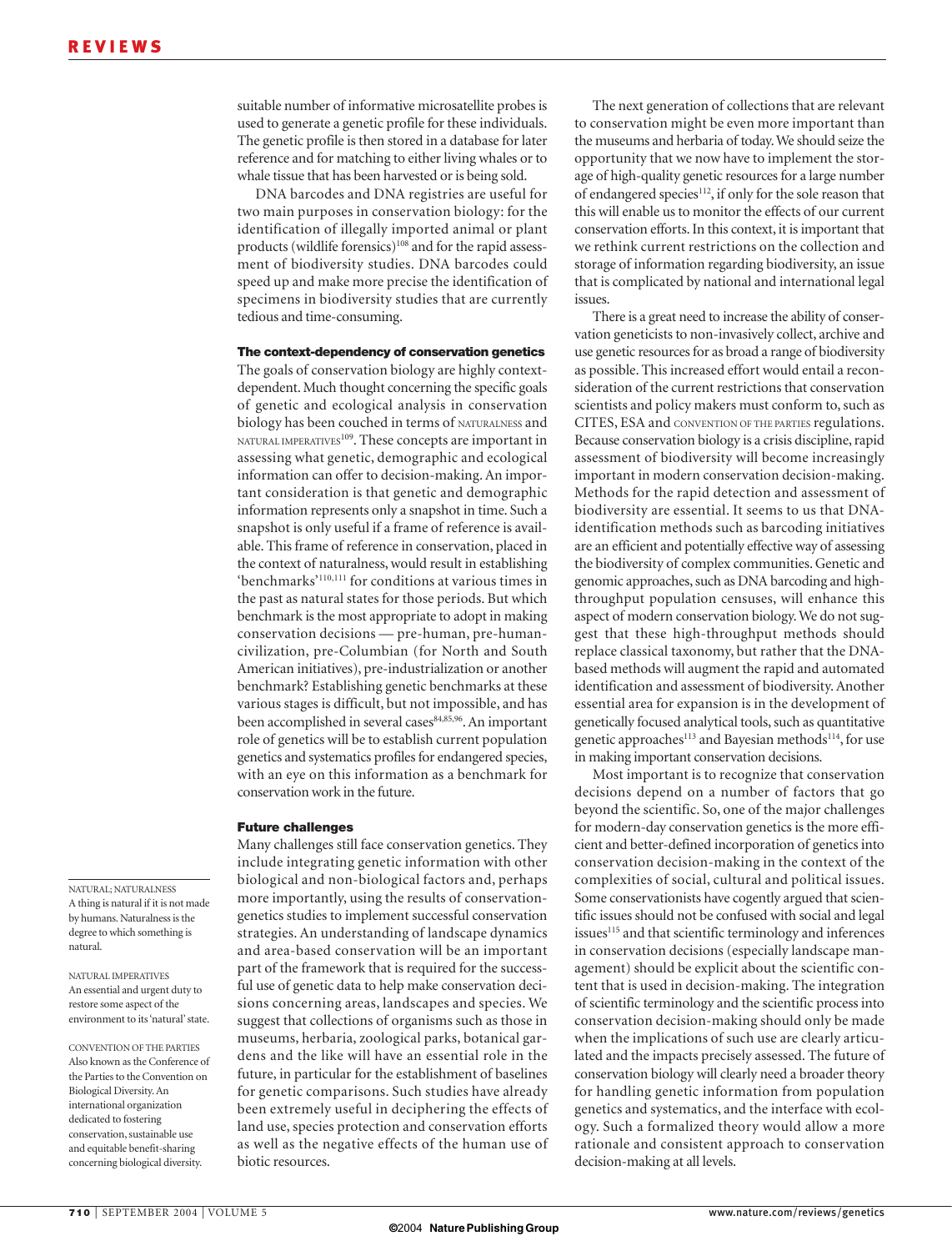- 1. Jablonski, D. Background and mass extinctions: the alternation of macroevolutionary regimes. *Science*, **231**, 129–133 (1986).
- Lande, R. Genetics and demography in biological conservation. *Science* **241**, 1455–1460 (1988). **This landmark paper was one of the first to discuss the relevance of genetics and demography in**
- **conservation biology.** 3. Soulé, M. E. *Conservation biology: the science of scarcity and diversity* (Sinauer Associates, Sunderland, Massachusetts, 1986).
- 4. Schlotterer, C. The evolution of molecular markers just a matter of fashion? *Nature Rev. Genet.* **5**, 63–69 (2004).
- 5. Godwin, I. D., Aitken, E. A. & Smith, L. W. Application of inter-simple sequence repeat (ISSR) markers to plant genetics. *Electrophoresis* **18**, 1524–1528 (1997).
- 6. Zhang, D. X. & Hewitt, G. M. Nuclear DNA analyses in genetic studies of populations: practice, problems and prospects. *Mol. Ecol.* **12**, 563–584 (2003).
- 7. Aitken, N., Smith, S., Schwarz, C. & Morin, P. A. Single nucleotide polymorphism (SNP) discovery in mammals: a targeted-gene approach. *Mol. Ecol.* **13**, 1423–1431 (2004).
- 8. Brumfield, R., Nickerson, D., Beerli, P. & Edwards, S. V. The utility of single nucleotide polymorphisms in inferences of population history. *Trends Ecol. Evol.* **18**, 249–256 (2003).
- 9. Gibson, G. Microarrays in ecology and evolution: a preview. *Mol. Ecol.* **11**, 17–24 (2002).
- 10. Purugganan, M. & Gibson, G. Merging ecology, molecular evolution, and functional genetics. *Mol. Ecol*. **12**, 1109–1112 (2003).
- 11. Bouchier, C., Boyle, T. & Young, A. *Forest Conservation Genetics* (CSIRO, Australia, 2000).
- 12. Avise, J. & Hamrick, P. *Conservation Genetics: Case Histories From Nature* (Chapman and Hall, New York, 1996).
- 13. Spellerberg, I. *Conservation Biology* (Longman Group, Ltd, Harlow, 1997).
- 14. Avise, J. C. *Molecular Markers, Natural History and Evolution* (Sinauer Associates, Sunderland, Massachusetts, 2004).
- 15. Frankham, R., Ballou, J. D. & Briscoe, D. A. *Introduction to Conservation Genetics* (Cambridge Univ. Press, Cambridge, United Kingdom, 2003). **A comprehensive overview of the state of modern**

#### **conservation genetics.** 16. Ryder, O. A. Species conservation and systematics: the

- dilemma of the subspecies. *Trends Ecol. Evol.* **1**, 9–10 (1986). 17. O'Brien, S. J. & Mayr, E. Bureaucratic mischief: recognizing
- endangered species and subspecies. *Science* **251**, 1187–1188 (1991).
- 18. Amato, G. Species hybridization and protection of endangered animals. *Science* **253**, 250–251 (1991).
- 19. Waples, R. Pacific salmon, *Oncorhynchus* spp., and the definition of 'species' under the Endangered Species Act. *Marine Fisheries Rev.* **53**, 2–11(1991).
- 20. Caughley, G. Directions in conservation biology. *J. Animal Ecol*. **63**, 215–244. (1994).
- 21. Hedrick, P. W., Lacy, R. C. Allendorf, F. W. & Soulé, M. E. Directions in conservation biology. Comments on Caughley. *Conserv. Biol.* **10**, 1312–1320 (1996).
- 22. Allendorf, F. W. & Leary, R. F. in *Conservation Biology* (ed. Soule, M. E.), 57–76 (Sinauer Associates, Sunderland, Massachusetts, 1986).
- 23. Waples, R. S. A generalized approach for estimating effective population size from temporal changes in allele frequency. *Genetics* **121**, 379–391 (1989).
- 24. Templeton, A. R. & Read, B. Factors eliminating inbreeding depression in a captive herd of Speke's gazelle. *Zoo Biol.* **3**, 177–199 (1984).
- 25. Ralls, K., Ballou, J. D. & Templeton, A. Estimates of lethal equivalents and the cost of inbreeding in mammals. *Conserv. Biol.* **2**, 40–56 (1988).
- 26. Goodnight, K. F. & Quellar, D. C. Computer software for performing likelihood tests of pedigree relationship using genetic markers. *Mol. Ecol.* **8**, 1231–1234 (1999). 27. Ritland, K. Marker-inferred relatedness as a tool for
- detecting heritability in nature. *Mol. Ecol.* **9**, 1195–1204 (2000).
- 28. Blouin, M. S. DNA-based methods for pedigree reconstruction and kinship analysis in natural populations. *Trends Ecol. Evol.* **18**, 503–511 (2003).
- 29. Glaubitz, J. C., Rhodes, E. & Dewoody, J. E. Prospects for inferring pairwise relationships with single nucleotide polymorphisms. *Mol. Ecol.* **12**, 1039–1047 (2003).
- 30. Petit, E., Balloux, F. & Excoffier, L. Mammalian population genetics: why not Y? *Trends Ecol. Evol.* **17**, 28–35 (2002).
- 31. Vekemens, X. & Hardy, O. J. New insights from fine-scale spatial genetic structure analyses in plant populations. *Mol. Ecol.* **13**, 921–935 (2004).
- 32. Lacy, R. C. Should we select genetic alleles in our conservation breeding programs? *Zoo Biol.* **19**, 279–282  $(2000)$
- 33. Miller, C. R., Adams, J. R. & Waits, L. P. Pedigree-based assignment tests for reversing coyote (*Canis latrans*) introgression into the wild red wolf (*Canis rufus*) population. *Mol. Ecol.* **12**, 3287– 3299 (2003).
- Geyer, C. J., Ryder, O. A, Chemnick, L. G. & Thompson, E. A. Analysis of relatedness in the California condors, from DNA fingerprints. *Mol. Biol. Evol.* **10**, 571–589 (1993).
- 35. Russello, M. & Amato, G. *Ex situ* management in the absence of pedigree information: integration of microsatellite-based estimates of relatedness into a captive breeding strategy for the St. Vincent Amazon Parrot (*Amazona guildingii*). *Mol. Ecol.* (in the press).
- 36. Russello, M. & Amato, G. Application of a non-invasive, PCR-based test for sex identification in an endangered parrot, *Amazona guildingii*. *Zoo Biol.* **20**, 41–45 (2001).
- Templeton, A. R. Nested clade analyses of phylogeographic data: testing hypotheses about gene flow and population history. *Mol. Ecol.* **7**, 381–397 (1998). **A clear description of the nested clade approach and how it can be applied to a better understanding of ecological, demographic and genetic aspects of populations.**
- 38. Neigel, J. E. Is FST obsolete? *Conserv. Genet.* **3**, 167–173 (2002).
- 39. Excoffier, L., Smouse, P. E. & Quattro, J. M. Analysis of molecular variance inferred from metric distances among DNA haplotypes: application to human mitochondrial DNA restriction data. *Genetics* **131**, 479–491 (1992).
- 40. Schneider, S. Roessli, D. & Excoffier, L. *Arlequin: A Software for Population Genetics Data Analysis. Ver 2.000* (Genetics and Biometry Laboratory, Department of Anthropology, Univ. Geneva, 2000).
- 41. Goldstein, P. Z. & DeSalle, R. Phylogenetic species, nested hierarchies, and character fixation. *Cladistics* **16**, 364–384 (2000).
- 42. Davis, J. I. & Nixon, K. C. Populations, genetic variation, and the delimitation of phylogenetic species. *Systematic Biol.* **41**, 421–435 (1992).
- 43. Sites, J. W. & Crandall, K. A. Testing species boundaries in biodiversity studies. *Conserv. Biol.* **11**, 1289–1297 (1997). 44. Goldstein, P. Z., DeSalle, R., Amato, G. & Vogler, A.
- Conservation genetics at the species boundary. *Conserv. Biol.* **14**, 120–131 (2000).
- 45. Sites, J. & Marshall, J. C. Delimiting species: a renaissance issue in systematic biology. *Trends Ecol. Evol.* **18**, 461–471 (2003).

#### **An excellent review of the methods and approaches used to delimit species, describing character-based and tree-based methods of inference.**

- 46. Losos, J. B. & Glor, R. E. Phylogenetic comparative methods and the geography of speciation. *Trends Ecol. Evol.* **18**, 220–227 (2003).
- Moritz, C. Defining 'evolutionarily significant units' for conservation. *Trends Ecol. Evol.* **9**, 373–375 (1994).
- 48. Posada, D., Crandall, K. A. & Templeton, A. R. GeoDis: a program for the cladistic nested analysis of the geographical distribution of genetic haplotypes. *Mol. Ecol.* **9**, 487–488 (2000).
- 49. Clement, M., Posada, D. & Crandall, K. A. TCS: a computer program to estimate gene genealogies. *Mol. Ecol.* **9**, 1657–1659 (2000).
- Templeton, A. R. Using phylogeographic analyses of gene trees to test species status and processes. *Mol. Ecol.* **10**, 779–791 (2001).
- 51. Templeton A. R. Statistical phylogeography: methods of evaluating and minimizing inference errors. *Mol. Ecol.* **13**, 789–809 (2004).
- 52. Crandall, K. A. Conservation phylogenetics of Ozark crayfishes: assigning priorities for aquatic habitat protection. *Biol. Conserv.* **84**, 107–117 (1998).
- 53. Nixon, K. C. & Wheeler, Q. D. in *Extinction and Phylogeny* (eds Novacek, M. J. & Wheeler, Q. D.) 216–234 (Columbia Univ. Press, New York, 1992). **Clearly and concisely describes the role of systematics in delimiting measures of cladistic**
- **diversity that might be useful in conservation biology.** Faith, D. P. Conservation evaluation and phylogenetic
- diversity. *Biol. Conserv.* **61**, 1–10 (1992). 55. Faith, D. P. Systematics and conservation: on predicting the feature diversity of subsets of taxa. *Cladistics* **8**, 361–373
- $(1992)$ 56. Faith, D. P. Quantifying biodiversity: a phylogenetic
- perspective. *Conserv. Biol.* **16**, 248–252 (2002). 57. Crozier, R. H. Preserving the information content of species:
- genetic diversity, phylogeny, and conservation worth. *Annu. Rev. Ecol. Systematics* **28**, 243–268 (1997). Neel, M. & Cummings, M. P. Genetic consequences of
- ecological reserve design guidelines: an empirical investigation. *Conserv. Genet.* **4**, 427–439 (2003).
- 59. Palumbi, S. R. in *Marine Community Ecology* (eds Bertness, M. D., Gaines, S. D. & Hay, M. E.) 509–530 (Sinauer Associates, Sunderland, Massachusetts, 2001).
- 60. Moritz, C., Patton, J. L., Schneider, C. J. & Smith, T. B. Diversification of rainforest faunas: an integrated molecular
- approach. *Ann. Rev. Ecol. Syst*. **31**, 533–563 (2000). 61. Gibbs, J. P. & Amato, G. in *Turtle Conservation* (ed. Klemens, M. W) 207–217 (Smithsonian Institution Press, Washington and London, 2000).
- 62. Roemer, G. W. & Wayne, R. K. Conservation in conflict: a tale of two endangered species. *Conserv. Biol.* **17**, 1251–1260 (2003).
- 63. Brook, B. W., Tonkyn, D. W., O'Grady, J. J. & Frankham, R. Contribution of inbreeding to extinction risk in threatened species. *Conserv. Ecol.* **6**, 6–28 (2002).
- Roman, J. & Palumbi, S. R. Whales before whaling in the North Atlantic. *Science* **301**, 508–510 (2003).
- 65. Rosenbaum, H. C. *et al.* The effect of different reproductive success on population genetic structures: correlations of life history with matrilines in humpback whales of the Gulf of Maine. *J. Hered.* **93**, 389–399 (2002).
- 66. Lacy, R. C. Structure of the VORTEX simulation model for population viability analysis. *Ecol. Bull.* **48**, 191–203 (2000).
- 67. Templeton, A. R. in *Conservation Biology: the Science of Scarcity and Diversity* (ed. Soulé, M. E.) 105–116 (Sinauer Associates, Sunderland, Massachusetts, 1986).
- 68. Ballou, J. & Lacy, R. C. in *Population Management for Survival and Recovery* (eds Ballou, J., Gilpin, M. & Foose, T. J.) 76–111 (Columbia Univ. Press, New York, 1995).
- Ruggiero, L. F., Hayward, G. D. & Squires, J. R. Viability analysis in biological evaluations: concepts of population viability analysis, biological population, and ecological scale. *Conserv. Biol.* **8**, 364–372 (1984).
- 70. Beissinger, S. R. & McCullough, D. R. *Population Viability Analysis* (Univ. Chicago Press, Chicago, 2002).
- Reed, D. H., O'Grady, J. J., Brook, B. W., Ballou, J. D. & Frankham, R. Estimates of minimum viable population size for vertebrates and factors affecting those estimates. *Biological Conserv.* **113**, 23–34 (2003).
- 72. Wayne, R. K. & Jenks, S. M. Mitochondrial DNA analysis implying extensive hybridization of the endangered red wolf *Canis rufus*. *Nature* **351**, 565–568 (1991).
- 73. Roy, M. S., Girman, D. J., Taylor, A. C. & Wayne, R. K. The use of museum specimens to reconstruct the genetic variability and relationships of extinct populations. *Experientia* **50**, 551–557 (1994).
- 74. Garcia-Moreno, J., Roy, M. S., Geffen, E. & Wayne, R. K. Relationships and genetic purity of the endangered Mexican Wolf based on analysis of microsatellite loci. *Conserv. Biol.***10**, 376–389 (1996).
- Duagherty, C. H., Cree, A., Hay, J. M. & Thompson, M. B. Neglected taxonomy and continuing extinctions of tuatara (*Sphenodon*) *Nature* **347**, 177–179 (1990).
- 76. DeSalle, R., & Birstein, V. PCR analysis of black caviar. *Nature* **381**, 197–198 (1996).
- 77. Birstein, V. J., Doukakis, P., Sorkin, B. & DeSalle, R. Population aggregation analysis of three caviar-producing species of sturgeons and implications for the species identification of black caviar. *Conserv. Biol.* **12**, 766–775 (1998).
- 78. Ginsberg, J. CITES at 30, or 40. *Conserv. Biol.* **12**, 1184–1191 (2002).
- Birstein, V. J., Doukakis, P. & DeSalle, R. Caviar species identification and polyphyletic structure of Russian sturgeon. *Conserv. Genet.* **1**, 81–88 (2000).
- 80. Hedrick, P.W. Gene flow and genetic restoration: the Florida panther; a case study. *Conserv. Biol.* **9**, 996–1007 (1995).
- 81. DeMauro, M. M. Relationship of breeding system to rarity in the lakeside daisy (*Hymenoxys acaulis* var. glabra). *Conserv. Biol.* **7**, 542–550 (1993).
- 82. Payne, R. B. & Sorensen, M. D. Museum collections as sources of genetic data. *Bonner Zoologische Beiträge*
- *Band* **51**, 97–104 (2002). 83. Hofreiter, M., Serre, D., Poinar, H. N., Kuch, M. & Paabo, S. Ancient DNA. *Nature Rev. Genet.* **2**, 353–359 (2001).
- 84. Rosenbaum, H. C. *et al.* The utility of museum specimens in right whale conservation genetics. *Conserv. Biol.* **14**, 1837–1842 (2000).

#### **The authors used century-old baleen samples to elucidate the genetic status of north Atlantic populations of right whales at the turn of the nineteenth century.**

- 85. Goldstein, P. Z. & DeSalle, R. Calibrating phylogenetic species formation in a threatened species using DNA from historical specimens. *Mol. Ecol.* **12**, 1993–1998 (2003). **The authors used century-old pinned tiger beetles to assess the phylogeographic patterns in this endangered insect along the north-east Atlantic coast.**
- 86. Bouzat, J. L., Lewin, H. A. & Paige, K. N. The ghost of genetic diversity past: historical DNA analysis of the greater prairie chicken. *American Naturalist* **152**, 1–6 (1998).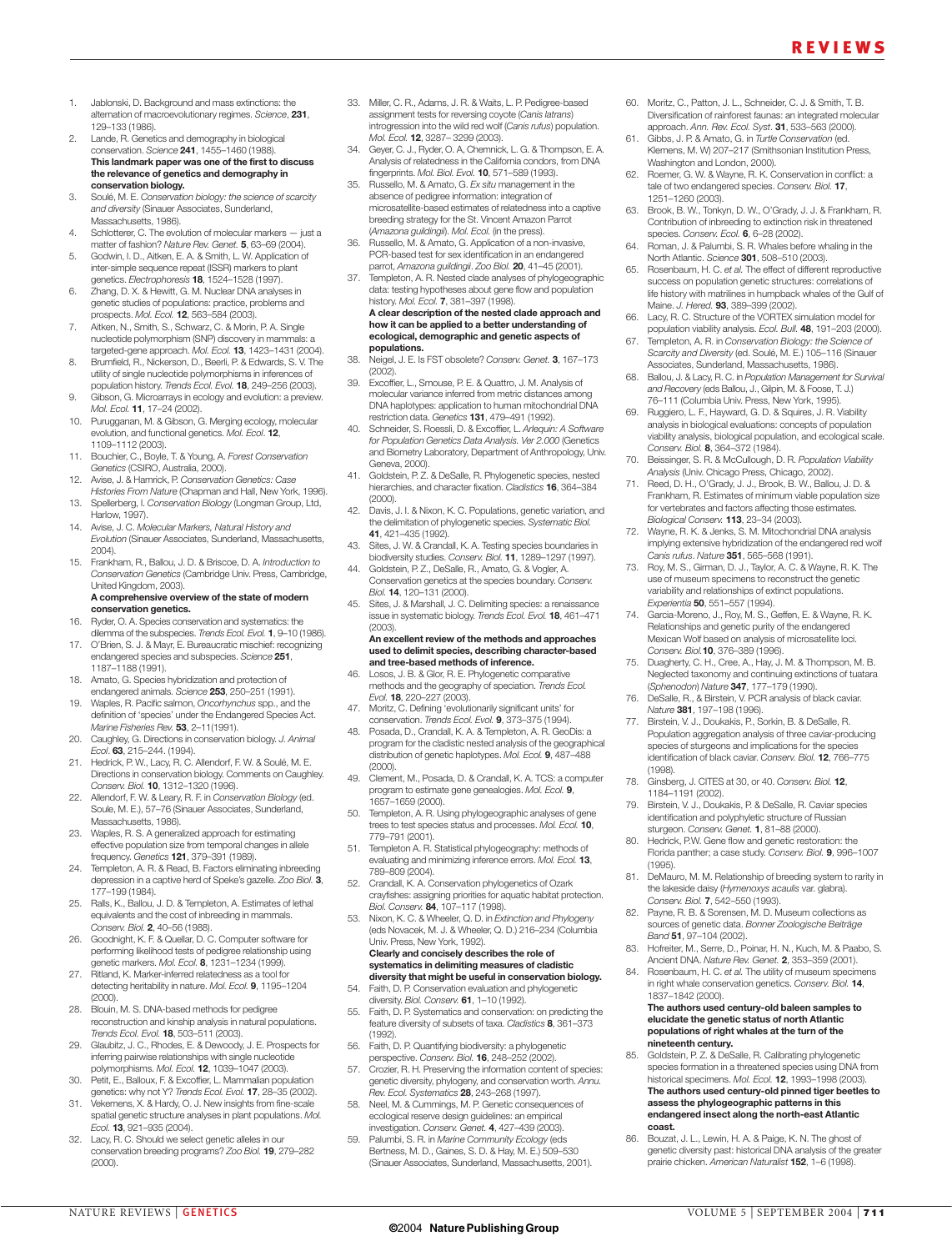- 87. Bellinger, M. R., Johnson, J. A., Toepfer, J. & Dunn, P. Loss of genetic variation in greater prairie chickens following a population bottleneck in Wisconsin USA. *Conserv. Biol.* **17**, 717–724 (2003).
- 88. Amato, G. *et al.* The rediscovery of Roosevelt's barking deer (*Muntiacus rooseveltorum*). *J. Mammalogy* **80**, 639–643 (1999).
- 89. Fleischer, R. C., Olson, S. L., James, H. F. & Cooper, A. C. Identification of the extinct Hawaiian eagle (*Haliaeetus*) by mtDNA sequence analysis. *Auk* **117**, 1051–1056 (2000).
- 90. Fleischer, R. C., Tarr, C. L., James, H. F., Slikas, B. & Mcintosh, C. E. Phylogenetic placement of the Po'ouli, *Melamprosops phaeosoma*, based on mitochondrial DNA sequence data and osteological characters. *Studies Avian Biol.* **22**, 98–103 (2001).
- 91. Glenn, T. C., Stephan, W. & Braun, M. J. Effects of a population bottleneck on Whooping Crane mitochondrial DNA variation. *Conserv. Biol.* **13**, 1097–1107 (1999).
- 92. Nielsen, E. E., Hansen, M. M. & Loeschcke, V. Genetic variation in time and space: microsatellite analysis of extinct and extant populations of Atlantic salmon. *Evolution* **53**, 261–268 (1999).
- 93. Hoelzel, A. R. *et al.* Elephant seal genetic variation and the use of simulation models to investigate historical population bottlenecks. *J. Hered.* **84**, 443–449 (1993).
- 94. Leonard, J. A., Wayne, R. K. & Cooper, A. Population genetics of Ice Age brown bears. *Proc. Natl Acad. Sci. USA* **97**, 1651–1654 (2000).
- 95. Rogers, S. O. & Bendich, A. J. Extraction of DNA from milligram amounts of fresh, herbarium and mummified plant tissues. *Plant Mol. Biol.* **5**, 69–76 (1985).
- 96. Paabo, S. Of bears, conservation genetics and the value of time travel. *Proc. Natl Acad. Sci. USA* **97**, 1320–1321 (2000).
- 97. Cooper, A. *et al.* Ancient DNA and island endemics. *Nature* **381**, 484 (1996).
- 98. Höss, M., Dilling, A., Currant, A. & Pääbo, S. Molecular phylogeny of the extinct ground sloth *Mylodon darwinii*. *Proc. Natl Acad. Sci. USA* **93**, 181–185 (1996).
- 99. Poinar, H., Kuch, M., McDonald, G., Martin, P. & Paabo, S. Nuclear gene sequences from a late pleistocene sloth coprolite. *Curr. Biol*.**13**, 1150–1152 (2003).
- 100. Lanza, R. P. *et al.* Cloning of an endangered species (*Bos gaurus*) using interspecies nuclear transfer. *Cloning* **2**, 79–90 (2000).
- 101. Hebert, P. D., Cywinska, A., Ball, S. L. & deWaard, J. R. Biological identifications through DNA barcodes. *Proc. R. Soc. Lond. B* **270**, 313–322 (2003). **Articulates the usefulness of DNA sequences for**

**identifying species, and suggests that a single gene** which encodes cytochrome oxidase 1 **adequate for 'barcoding' all animal life.**

- 102. Stoeckle, M. Taxonomy, DNA, and the barcode of life. *BioScience* **53**, 2–3 (2003).
- 103. Baker, S., Dalebout, M. L., Lavery, S. & Ross, H. A. www.DNA-surveillance: applied molecular taxonomy for species conservation and discovery. *Trends Ecol. Evol.* **18**, 271–272 (2003). **A description of the construction and public**

**availability of a web site for whale surveillance using DNA-sequence variation as data to establish relatedness.**

- 104. Tautz, D., Arctander, P., Minelli, A., Thomas, R. H. & Vogler, A. P. A plea for DNA taxonomy. *Trends Ecol. Evol.* **18**, 70–74 (2003).
- 105. Dunn, C. P. Keeping taxonomy based in morphology. *Trends Ecol. Evol.* **18**, 270–271 (2003).
- 106. Seberg, O. *et al.* Shortcuts in systematics? A commentary on DNA-based taxonomy. *Trends Ecol. Systematics* **18**, 63–64 (2003).
- 107. Lipscomb, D., Platnick, N. & Wheeler, Q. The intellectual content of taxonomy: a comment on DNA taxonomy. *Trends Ecol. Systematics* **18**, 64–65 (2003).
- 108. Cipriano, F. & Palumbi, S. R. Genetic tracking of a protected whale. *Nature* **397**, 307–308 (1999).
- 109. Angermeier, P. L. The natural imperative for biological conservation. *Conserv. Biol.* **14**, 373–381 (2000).
- 110. Hunter, M. Benchmarks for managing ecosystems: are human activities natural? *Conserv. Biol.* **10**, 695–697 (1996).

**The context of what is 'natural' is an important aspect of conservation biology, as discussed in this article. The article goes on to define the important aspects of what is natural.**

- 111. Haila, Y., Comer, P. J. & Hunter, M. A 'natural' benchmark for ecosystem function. *Conserv. Biol.* **11**, 300–305 (1997).
- 112. Morin, P. A. Genetic resources: opportunities and perspectives for the new century. *Conserv. Genet.* **1**, 271–275 (2000).
- 113. Moran, P. Current conservation genetics: building an ecological approach to the synthesis of molecular and quantitative genetic methods. *Ecol. Freshwater Fish* **11**, 30–55 (2002).
- 114. Bertotorelle, G., Bruford, M., Chemini, C., Vernesi, C. & Hauffe, H. C. New flexible Bayesian methods to revolutionize conservation genetics. *Conserv. Biol.* **18**, 584–585 (2004).
- 115. Freyfogle, E. T. & Lutz Newton, J. Putting science in its place. *Conserv. Biol.* **16**, 863–873 (2002).
- 116. Sanderson, E. W. et al. The human footprint and the last of the wild. *Bioscience* **52**, 891–904 (2002).

#### Acknowledgements

The authors thank M. Russello for assistance in preparing figure 3e and acknowledge the continued support to the Conservation Genetics Program from the American Museum of Natural History (AMNH) Center for Biodiversity Conservation. R.D. thanks the Louis and Dorothy Cullman Program for Molecular Systematics at the AMNH.

Competing interests statement The authors declare no competing financial interests.

# **Online links**

## **FURTHER INFORMATION**

**Bacterial Nomenclature Up-to-Date:** http://www.dsmz.de/bactnom/bactname.htm **Access to this links box is available online.**